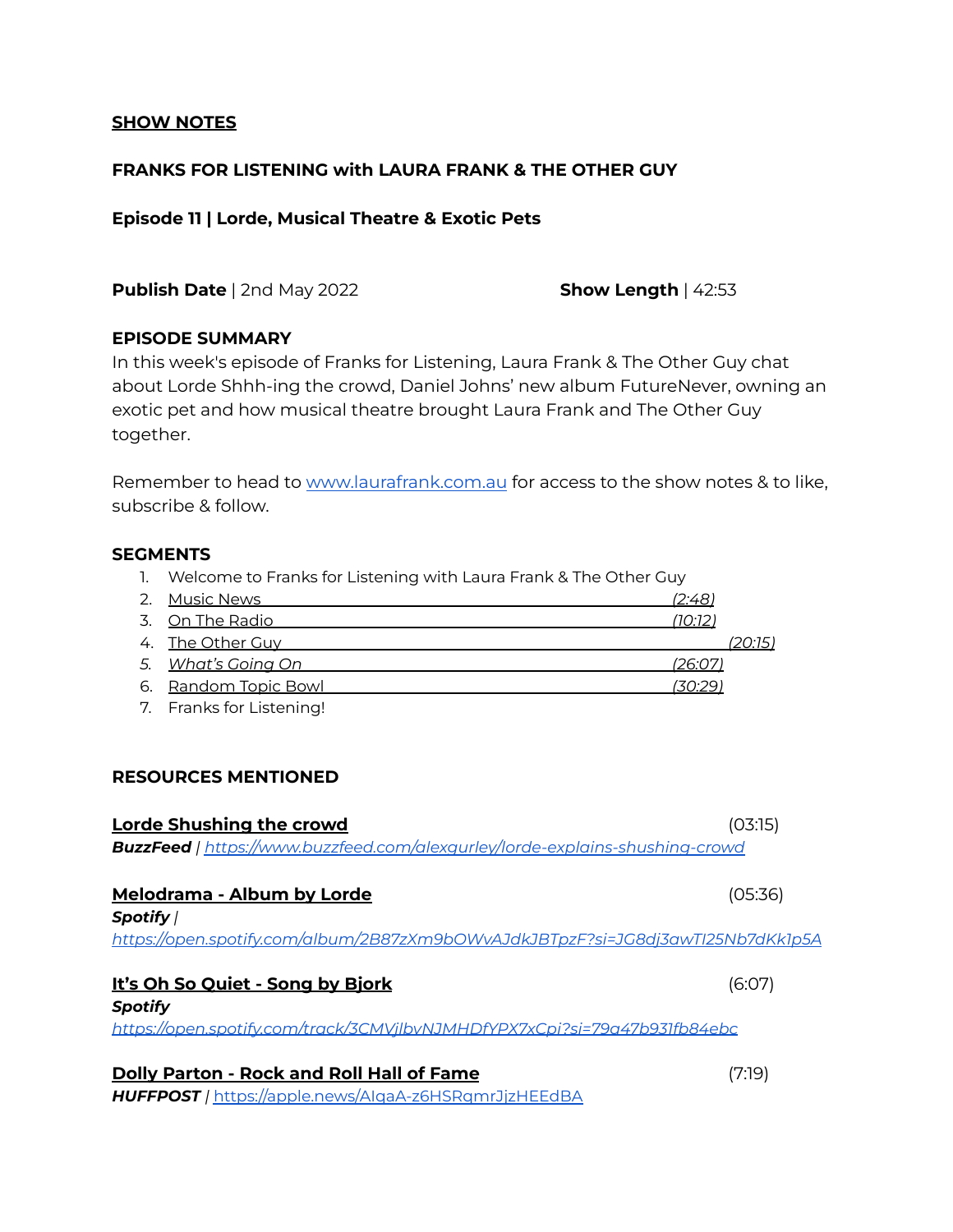| <b>Dolly the Sheep</b>                                                                              | (8:50)  |
|-----------------------------------------------------------------------------------------------------|---------|
| <b>Wikipedia  </b> https://en.wikipedia.org/wiki/Dolly_(sheep)                                      |         |
| <b>George Michael Documentary</b>                                                                   | (9:11)  |
| HUFFPOST   https://apple.news/AlptZ33IDQYq35SfKyb4Bjw                                               |         |
| <b>Brandon Flowers - Album - The Desired Effect</b>                                                 | (10:27) |
| Spotify                                                                                             |         |
| https://open.spotify.com/album/0yCqicy5tGkPiB6gUZCRy4?si=Lh6HUJfySci8l1iVp-YqPQ                     |         |
| <b>Brandon Flowers - Album - Flamingo</b>                                                           | (14:11) |
| Spotify                                                                                             |         |
| https://open.spotify.com/album/7zKxFkMyehmw9u3MhLpMPK?si=Br7Go3UPTDCikGtXb2QyK<br>$\Omega$          |         |
|                                                                                                     |         |
| Daniel Johns - Album - FutureNever                                                                  | (15:06) |
| <b>Spotify /</b><br>https://open.spotify.com/album/4xRcGN63W9HPNugSZdiTn5?si=TdgDejnrSiSSGMSFeDorIQ |         |
|                                                                                                     |         |
| <b>Muller Bros</b> - Toowoomba Restaurant                                                           | (15:41) |
| https://www.mullerbros.com/                                                                         |         |
| <b>What So Not - Band</b>                                                                           | (17:24) |
| https://whatsonot.com/                                                                              |         |
| <b>Peking Duk - Band</b>                                                                            | (17:35) |
| https://pekingduk.com/                                                                              |         |
|                                                                                                     |         |
| <u>Van Dyke Parks - Musician</u><br>Wikipedia   https://en.wikipedia.org/wiki/Van Dyke Parks        | (17:43) |
|                                                                                                     |         |
| Brian Wilson - Album - Smile                                                                        | (18:13) |
| Wikipedia   https://en.wikipedia.org/wiki/Brian_Wilson_Presents_Smile                               |         |
| The Beatles - Album - Sgt. Pepper's Lonely Hearts Club Band                                         | (18:49) |
| Spotify                                                                                             |         |
| https://open.spotify.com/album/6OaVfG1pHYl1z15ZxkvVDW?si=MC949-j4SBGp46ZNPWUUCg                     |         |
| The Beach Boys - Album - Pet Sounds                                                                 | (18:54) |
| Spotify                                                                                             |         |
| https://open.spotify.com/album/6GphKx2QAPRoVGWE9D7ou8?si=fqiCkJvrSfGERnplEGjpkA                     |         |
| <b>Ungiue Pets</b>                                                                                  | (21:19) |
| <b>Crazy Rich Pets   https://crazyrichpets.com/unique-weird-pets/</b>                               |         |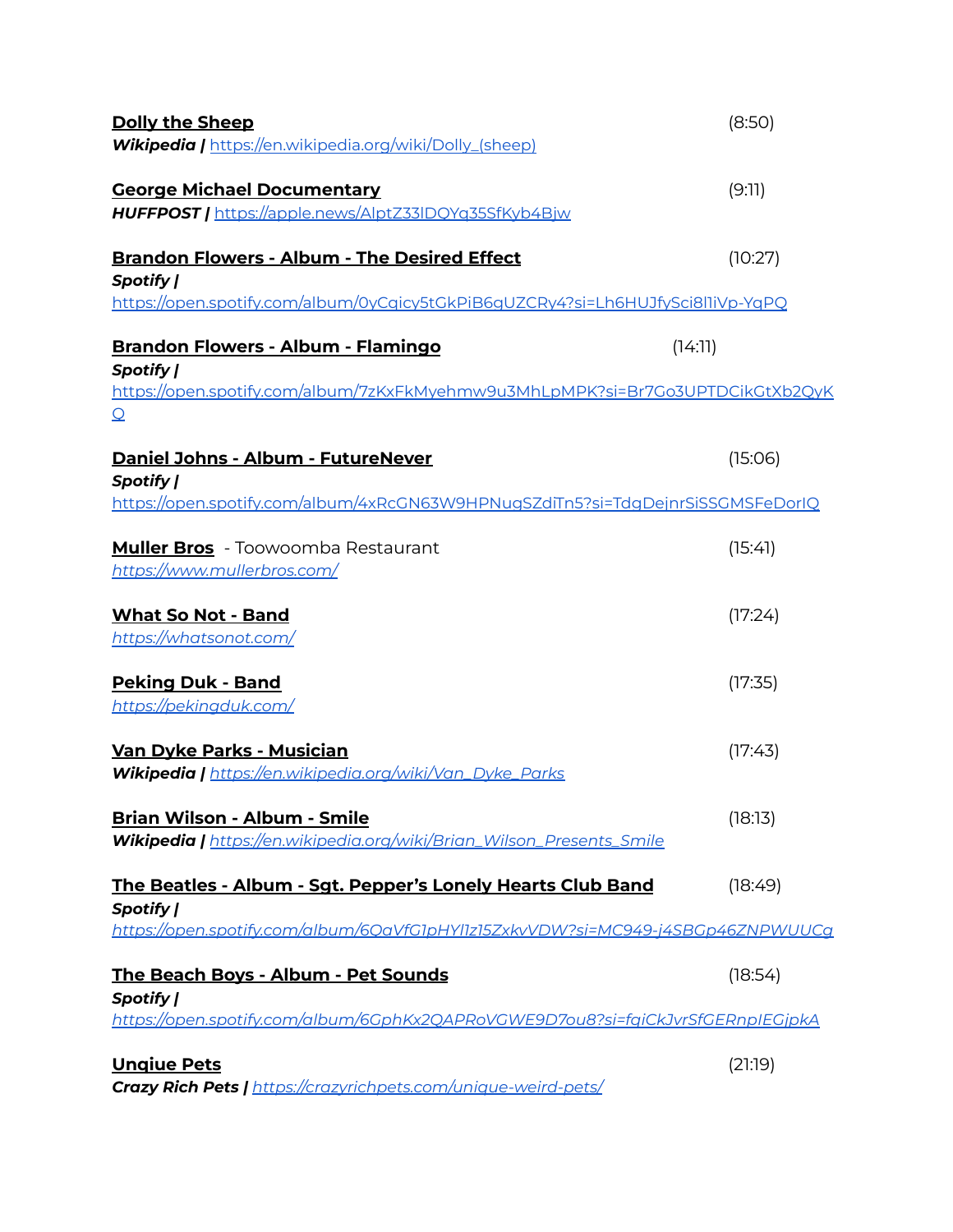| The Man Who Stole a Leopard - Song - Duran Duran                                           | (25:32) |
|--------------------------------------------------------------------------------------------|---------|
| <b>Songfacts / https://www.songfacts.com/facts/duran-duran/the-man-who-stole-a-leopard</b> |         |
| Laura Frank - Simple Girl Tour - Studio 188 tickets<br>(27:25)                             |         |
| https://www.studio188.com.au/show/laura-frank/                                             |         |
| <b>Briana Dinsdale - Musician</b>                                                          | (28:42) |
| https://brianadinsdale.com/                                                                |         |
| <b>Andrew Lloyd Webber - Composer</b>                                                      | (31:48) |
| Wikipedia   https://en.wikipedia.org/wiki/Andrew_Lloyd_Webber                              |         |
| Les Miserables - Musical by Claude-Michel Schonberg                                        | (31:54) |
| Wikipedia   https://en.wikipedia.org/wiki/Les_Mis%C3%A9rables_(musical)                    |         |
| <b>Wollongong, NSW - City</b>                                                              | (32:01) |
| Wikipedia   https://en.wikipedia.org/wiki/Wollongong                                       |         |
| <u> Rent - Musical by Jonathan Larson</u>                                                  | (32:26) |
| <b>Wikipedia   https://en.wikipedia.org/wiki/Rent_(musical)</b>                            |         |
| <b>Schonell Theatre, Brisbane</b>                                                          | (32:28) |
| <b>Wikipedia   https://en.wikipedia.org/wiki/Schonell_Theatre</b>                          |         |
| <b>Team America - Movie</b>                                                                | (33:34) |
| Wikipedia   https://en.wikipedia.org/wiki/Team_America:_World_Police                       |         |
| <b>Queensland Conservatorium - Griffith University</b>                                     | (34:10) |
| https://www.griffith.edu.au/arts-education-law/queensland-conservatorium                   |         |
| <b>Bob Fosse - Actor, Choreographer, Dancer etc</b>                                        | (35:31) |
| Wikipedia   https://en.wikipedia.org/wiki/Bob_Fosse                                        |         |
| <b>Rocky Horror Picture Show - Movie Musical</b><br>(35:52)                                |         |
| <b>Wikipedia   https://en.wikipedia.org/wiki/The_Rocky_Horror_Picture_Show</b>             |         |
| <b>Meatloaf - Singer</b>                                                                   | (36:14) |
| Wikipedia   https://en.wikipedia.org/wiki/Meat_Loaf                                        |         |
| <u> The Zoo, Brisbane - Music Venue</u>                                                    | (38:38) |
| https://www.thezoo.com.au/                                                                 |         |
| <b>Stephen Sondheim - American Composer</b>                                                | (40:10) |
| Wikipedia   https://en.wikipedia.org/wiki/Stephen_Sondheim                                 |         |